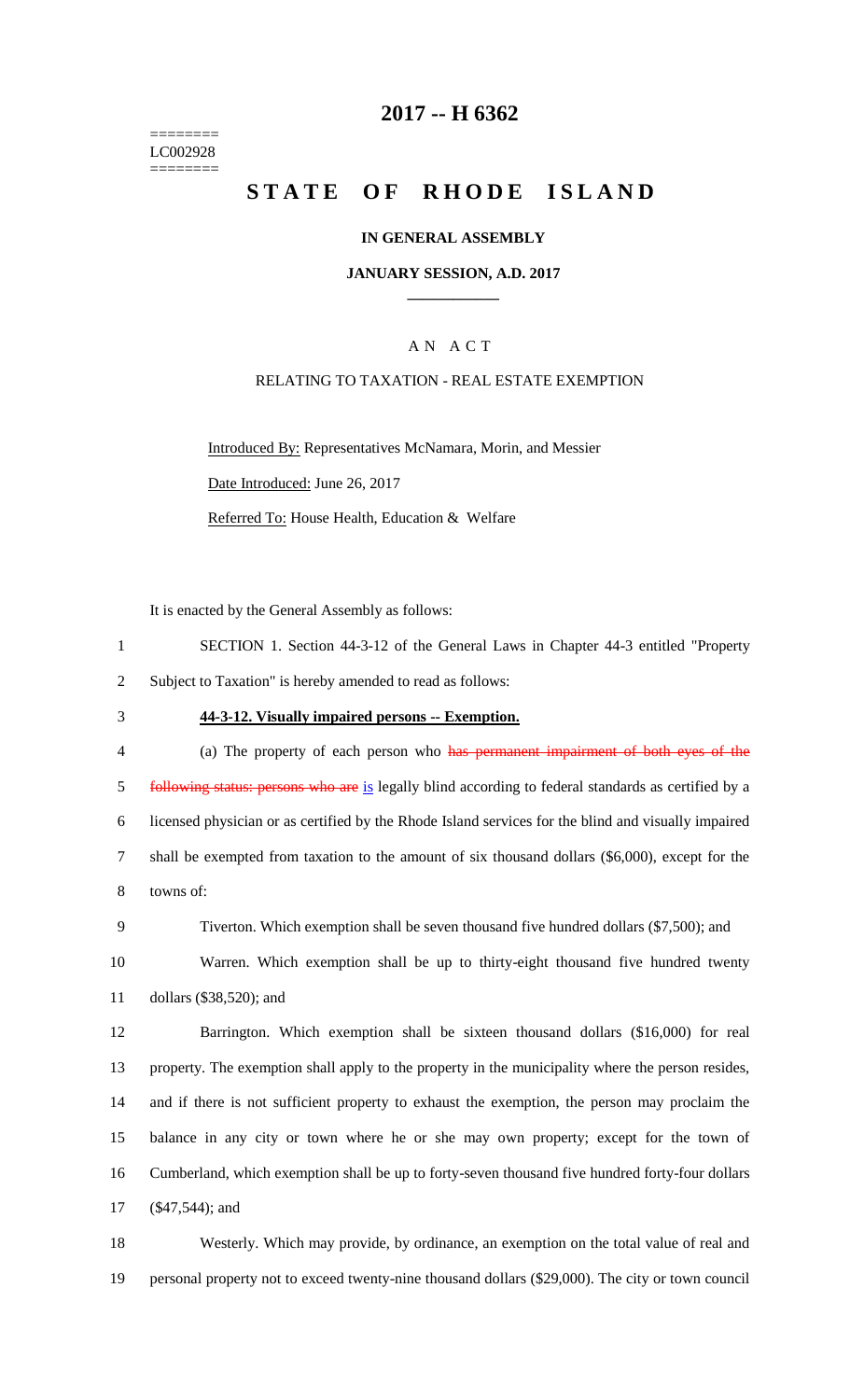of any city or town may, by ordinance, increase the exemption within the city or town to an 2 amount not to exceed twenty-two thousand five hundred dollars (\$22,500). The exemption shall not be allowed in favor of any person who is not a legal resident of the state, or unless the person entitled to the exemption shall have presented to the assessors, on or before the last day on which sworn statements may be filed with the assessors for the year for which exemption is claimed, due evidence that he or she is so entitled, which evidence shall stand so long as his or her legal residence remains unchanged. The exemption provided for in this section, to the extent that it shall apply to any city or town, shall be applied in full to the total value of the person's real and tangible personal property located in the city or town and shall be applied to intangible personal property only to the extent that there is not sufficient real property or tangible personal property to exhaust the exemption. This exemption shall be in addition to any other exemption provided by 12 law except as provided in § 44-3-25.

 West Warwick. Which exemption shall be equal to three hundred thirty-five dollars (\$335).

 (b) In each city or town that has not increased the exemption provided by subsection (a) above the minimum of six thousand dollars (\$6,000), except for the towns of:

 Tiverton. Which exemption shall be seven thousand five hundred dollars (\$7,500); and Barrington. Which exemption shall be sixteen thousand dollars (\$16,000) for real property. The exemption shall increase automatically each year by the same percentage as the percentage increase in the total amount of taxes levied by the city or town. The automatic increase shall not apply to cities or towns that have increased the exemption provided by subsection (a) above the minimum of six thousand dollars (\$6,000), except for the towns of:

Tiverton. Which exemption shall be seven thousand five hundred dollars (\$7,500); and

 Barrington. Which exemption shall be sixteen thousand dollars (\$16,000) for real property. If the application of the automatic increase to an exemption of six thousand dollars (\$6,000) on a continuous basis from December 31, 1987, to any subsequent assessment date would result in a higher exemption than the exemption enacted by the city or town council, then the amount provided by the automatic increase applies.

SECTION 2. This act shall take effect upon passage.

#### ======== LC002928 ========